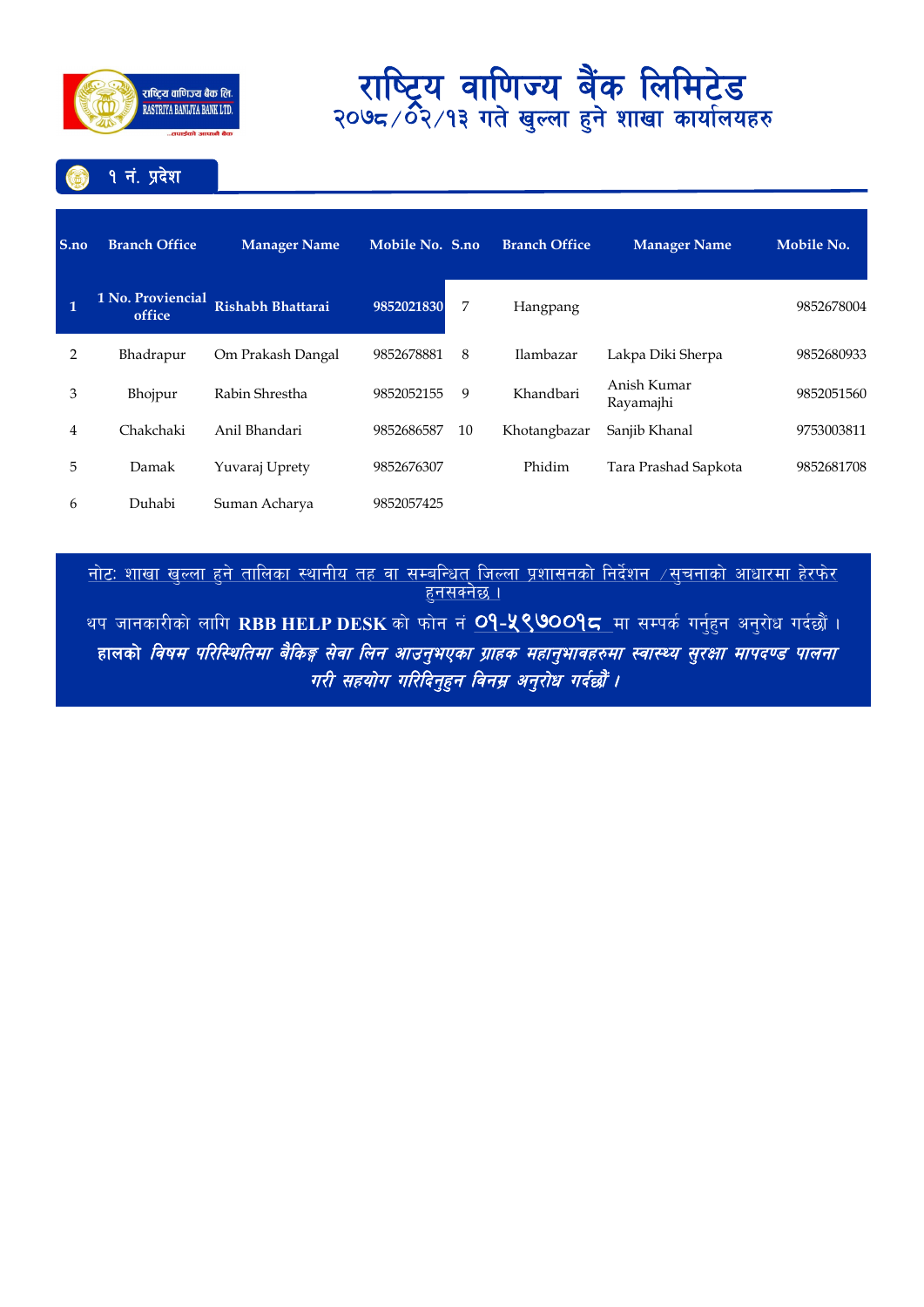

#### **S.no Branch Office Manager Name Mobile No. S.no Branch Office Manager Name Mobile No. 1 2 No Provincial Office Bishwo Gyawali <sup>9855021109</sup>** <sup>12</sup> Jadukoha Sammit Kumar Thakur <sup>9854023656</sup> 2 Balara Pawan Kumar Kushwah 9855040494 13 Janakpur Ranjita Kumari 9854024554 3 Balawabazar Sanjaya Sharma 9854031281 14 Lalbandi Rom Prasad Silwal 9854035801 4 Bardibas Lal Bahadur Thokar 9854030021 15 Maulapur Jeewan Baitha 9855044136 5 Barhathawa Suresh Khatiwada 9854037504 16 Mirchaiya Krishna Deo Goshain 9852832523 6 Birgunj Ranjan Upreti 9855022860 17 Pidarichowk Pradeep Kumar Jha 9854024553 7 Chandrapur Mani Raj B.K. 9855041749 18 Pipara Dinesh Kumar Rajak 9854025328 8 Dhanusha<br>Mahendranagar Mahendranagar Suresh Mandel <sup>9854025429</sup> <sup>19</sup> Pokhariya Dharmendra Chaudhari <sup>9855011023</sup> <sup>9</sup> Garudabazar Ghanashyam Katwal <sup>9855025301</sup> <sup>20</sup> Shreepur Ishwori Prashad worr rashad 9855025237<br>Dhungel 10 Gaur Niroj Pandey 9855025208 21 Siraha Kamalesh Jha 9852832295 11 Ishnath Ramhari Adhikari 9855041367 22 Suvarnapur Rishikesh Bhattarai 9855011109

नोटः शाखा खल्ला हने तालिका स्थानीय तह वा सम्बन्धित जिल्ला प्रशासनको निर्देशन  $\vee$ सचनाको आधारमा हेरफेर हनसक्नेछ ।

थप जानकारीको लागि RBB HELP DESK को फोन नं **09-५९७009८** मा सम्पर्क गर्नुहन अनुरोध गर्दछौं । हालको *विषम परिस्थितिमा बैकिङ्ग सेवा लिन आउनुभएका ग्राहक महानुभावहरुमा स्वास्थ्य सुरक्षा मापदण्ड पालना* गरी सहयोग गरिदिनुहन विनम्र अनुरोध गर्दछौं ।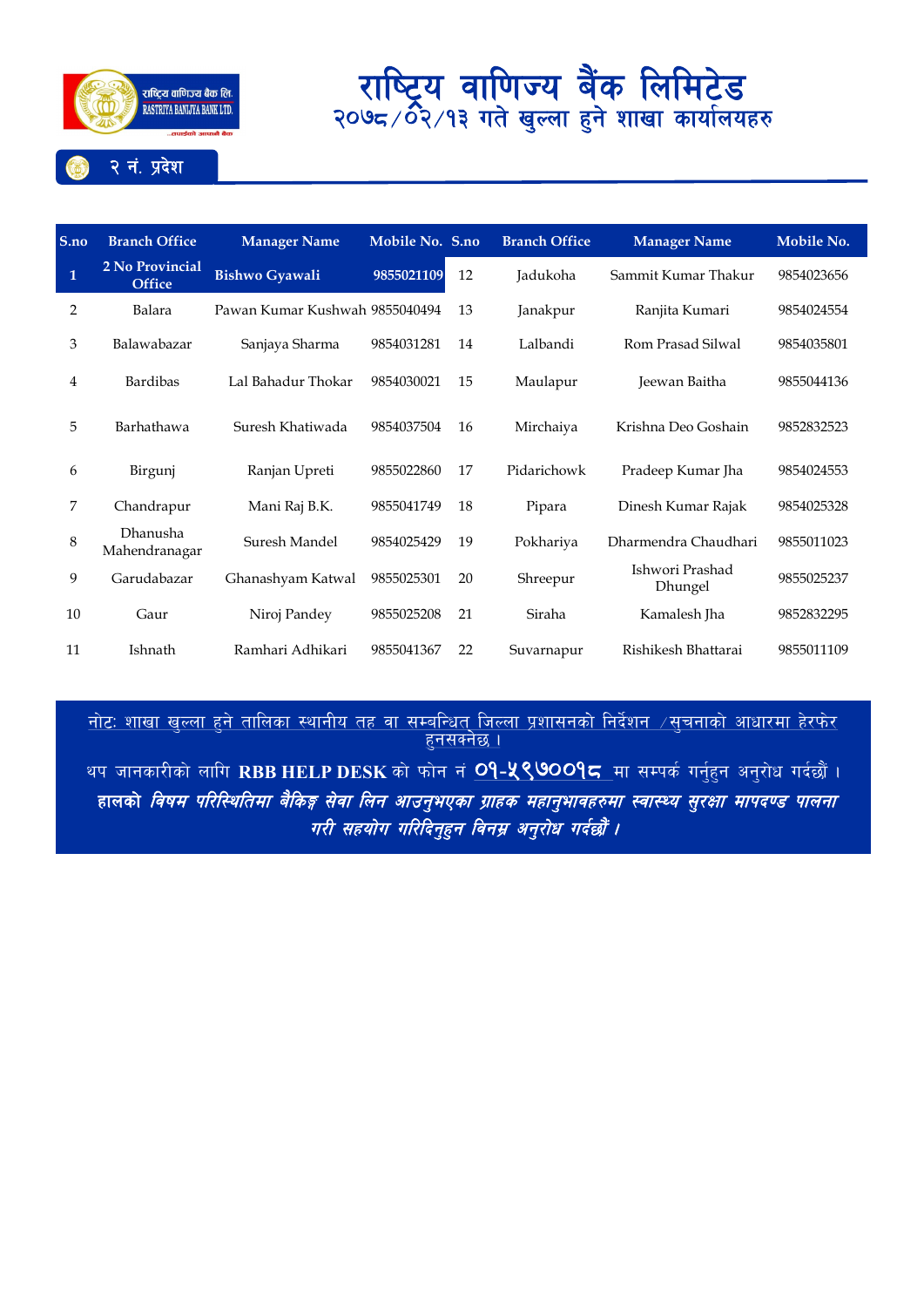

बागमती प्रदेश

### काठमाण्डौ उपत्यका बाहिरका शाखा कार्यालयहरु

| S.no | <b>Branch Office</b>                        | Manager                   | Mobile No. | S.no | <b>Branch Office</b> | <b>Manager</b>              | Mobile No. |
|------|---------------------------------------------|---------------------------|------------|------|----------------------|-----------------------------|------------|
| 1    | <b>Bagmati</b><br><b>Proventcial Office</b> | <b>Sony Shrestha</b>      | 9851237410 | 9    | Manthali             | Rameshwor Ghimire           | 9854040056 |
| 2    | Bharatpur                                   | Santosh Soti              | 9855061207 | 10   | Narayangadh          | Manoj Bilash Panta          | 9855060313 |
| 3    | Bhiman                                      | Prabesh Sindhuliya        | 9854042110 | 11   | Netrawati            | Raju Baram                  | 9851313155 |
| 4    | Bidur                                       | Rima Shrestha             | 9851251500 | 12   | Parsadhap            | Sushil Mahato               | 9855064707 |
| 5    | Charikot                                    | Upendra Pariyar           | 9854021302 | 13   | Ratamata             | Surya Krishna<br>Chaulagain | 9754202755 |
| 6    | Jalbire                                     | Prakash Prasad<br>Sedhain | 9851113800 | 14   | Ratnanagar           | Gyan Bahadur Bhulon         | 9855080201 |
| 7    | Kalikasthan                                 | Dambar Bahadur<br>Rokaya  | 9851242129 |      |                      |                             |            |
| 8    | Kapilakot                                   | Manoi Shrestha            | 9854047547 |      |                      |                             |            |

<u>नाटः शाखा खुल्ला हुन ताालका स्थानाय तह वा सम्बान्धत् जिल्ला प्रशासनका निदशन ⁄सुचनाका आधारमा हरफर</u> । <u>हुनसक्नछ ।</u>

थप जानकारीको लागि RBB HELP DESK को फोन नं <mark>O9-<mark>५९७</mark>00<mark>9८</mark> मा सम्पर्क गर्नुहुन अनुरोध गर्दछौं ।</mark> हालको *विषम परिस्थितिमा बैकिङ्ग सेवा लिन आउनुभएका ग्राहक महानुभावहरुमा स्वास्थ्य सुरक्षा मापदण्ड पालना* गरी सहयोग गरिदिनुहुन विनम्र अनुरोध गर्दछौं ।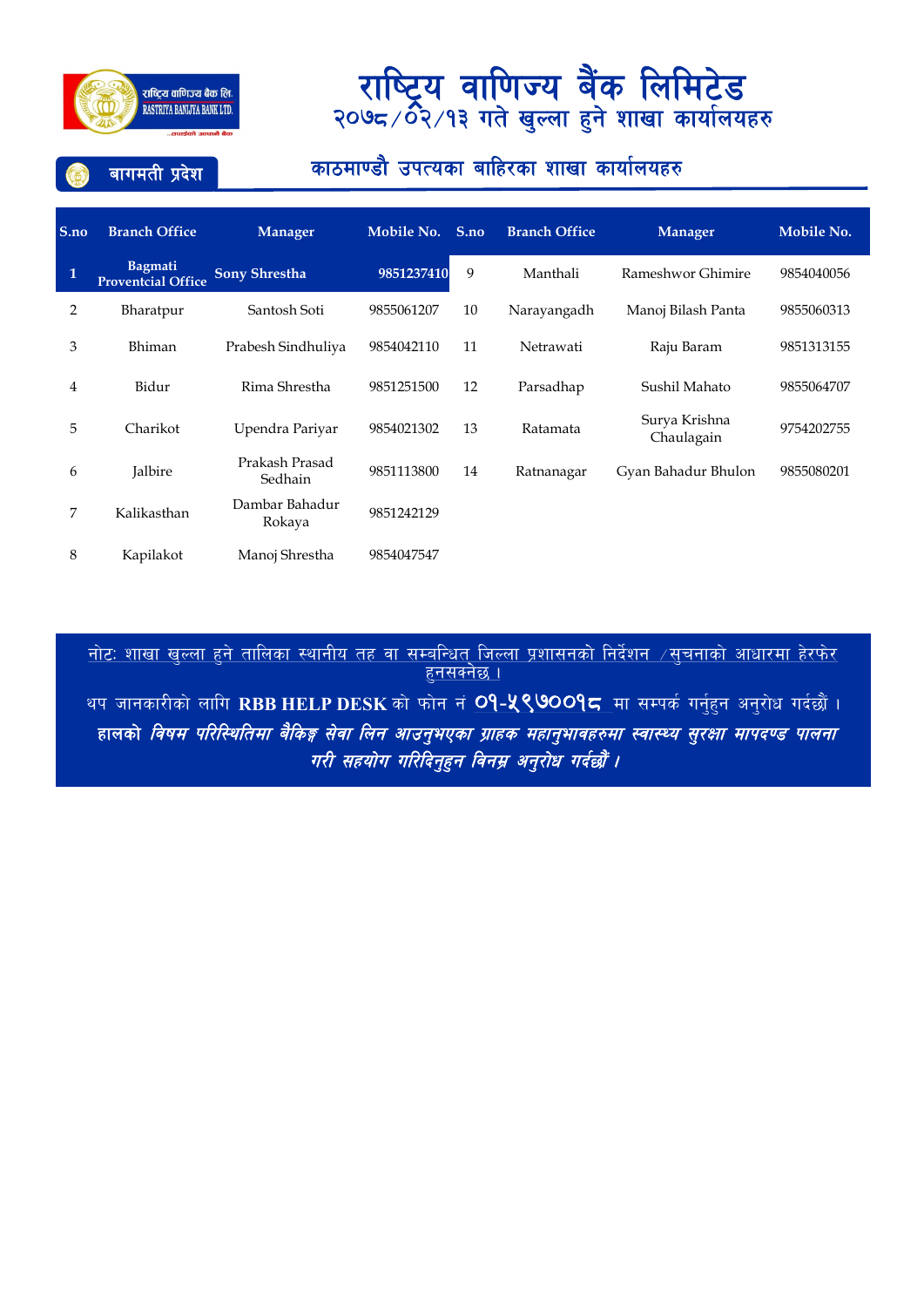#### राष्ट्रिय वाणिज्य वैंक लि.को राष्ट्रिय वाणिज्य बैंक लि. RASTRIYA BANIJYA BANK LTD. काठमाण्डौ उपत्यकामा खुल्ने शाखा कार्यालयहरु

विहिबार शुक्रबार मंगलबार <u>बुधबार</u> २०७८/०२/१३ २०७८/०२/१२ २०७८/०२/१४ २०७८/०२/११ मुख्य शाखा कार्यालय, बौद्ध कोटेश्वर बिशालबजार ९८५११२७९५४ ९८५११९५६२६ ९८५१२४६७३५ थापाथली अन्तर्गत केन्द्रीय ठमेल नक्शाल कार्यालय काउण्टर ९८४११२६४४४ ९८४११२५०३९ ९८५११२५१६९ मैतिदेवी टोखा स्वयम्भ् बुद्ध जयन्ति १८५११७४०२४ ९८५११२५२५१ ९८५१२५४१६३ भैसेपाटी पुल्चोक लभ् ९८५११५१३५५ ९८५११९३१४९ ९८५११२५२५२ ललितपुर,लगनखेल सुर्यविनायक ललितपुर,लगनखेल ९८५१२४७३९१ ९८४१२४७३९१ ९८५१११९७६७ सानोठिमी ਠਿਸੀ ९८५१०७८३३२ ९८४११२५१५५

<u>कारोबार समय विहान आईतबार - बिहिबार १० बजे देखि २ बजे सम्म शुक्रबार १० बजे</u> देखि १ बजे सम्म

<u>साथै बैंकको उपत्यका बाहिरको शाखाहरुको हकमा, शाखा खुल्ने दिन र समय स्थानीय तह वा सम्बन्धित जिल्ला</u> <u>प्रशासनको निर्देशन / सूचनाको आधारमा खुल्ने व्यहोरा सम्पूर्ण ग्राहक महानुभावहरुमा जानकारी गराउदछौं ।</u>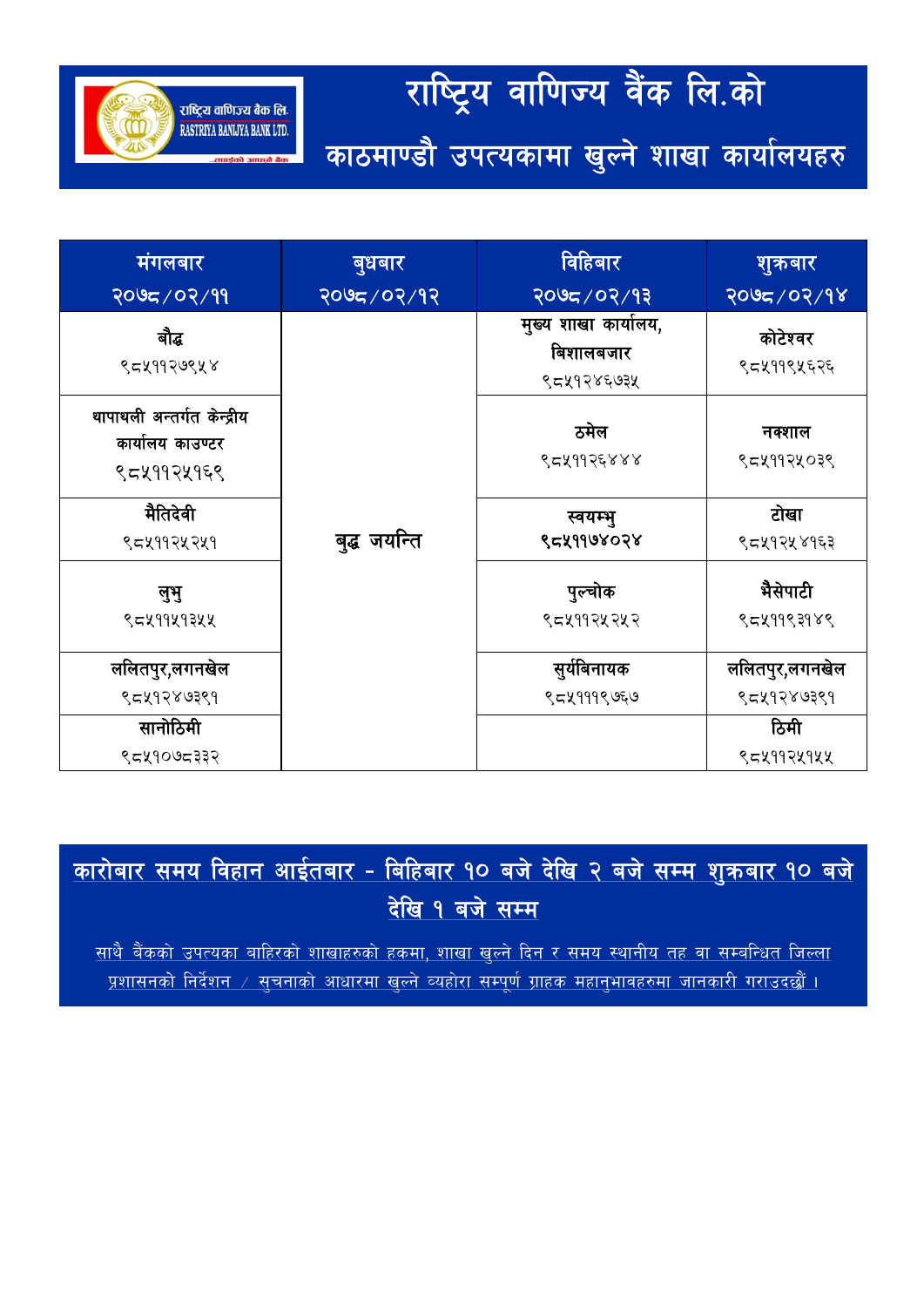

गण्डकी प्रदेश

| S.no         | <b>Branch Office</b>                | <b>Manager Name</b> | Mobile No. S.no |   | <b>Branch Office</b> | <b>Manager Name</b>   | Mobile No. |
|--------------|-------------------------------------|---------------------|-----------------|---|----------------------|-----------------------|------------|
| $\mathbf{1}$ | Gandaki Proviceial<br><b>Office</b> | Pramod Adhikari     | 9856024883      | 6 | Kawasoti             | Sabin Raj<br>Adhikari | 9857030180 |
| 2            | Amarsinghchowk                      | Lekhnath Adhikari   | 9856031079      | 7 | Talchowk             | Sanjeev Subedi        | 9856033134 |
| 3            | Besishahar                          | Somnath Paudel      | 9856045025      | 8 | Tangikot             | Nirmal Subedi         | 9857086300 |
| 4            | <b>Bhachhek</b>                     | Sanjaya Tikhatari   | 9856040311      | 9 | Triveni              | Pradip B.K            | 9857013509 |
| 5            | Chame                               | Prem Prasad Devkota | 066-440343      |   |                      |                       |            |

<u>नोटः शाखा खुल्ला हुने तालिका स्थानीय तह वा सम्बन्धित जिल्ला प्रशासनको निर्देशन ⁄सुचनाको आधारमा हेरफेर </u><br>हु<u>नसक्नेछ ।</u>

थप जानकारीको लागि RBB HELP DESK को फोन नं <mark>O9-५९७००१८</mark> मा सम्पर्क गर्नुहुन अनुरोध गर्दछौं । हालको विषम परिस्थितिमा बैकिङ्ग सेवा लिन आउनुभएका ग्राहक महानुभावहरुमा स्वास्थ्य सुरक्षा मापदण्ड पालना गरी सहयोग गरिदिनुहुन विनम्र अनुरोध गर्दछौं ।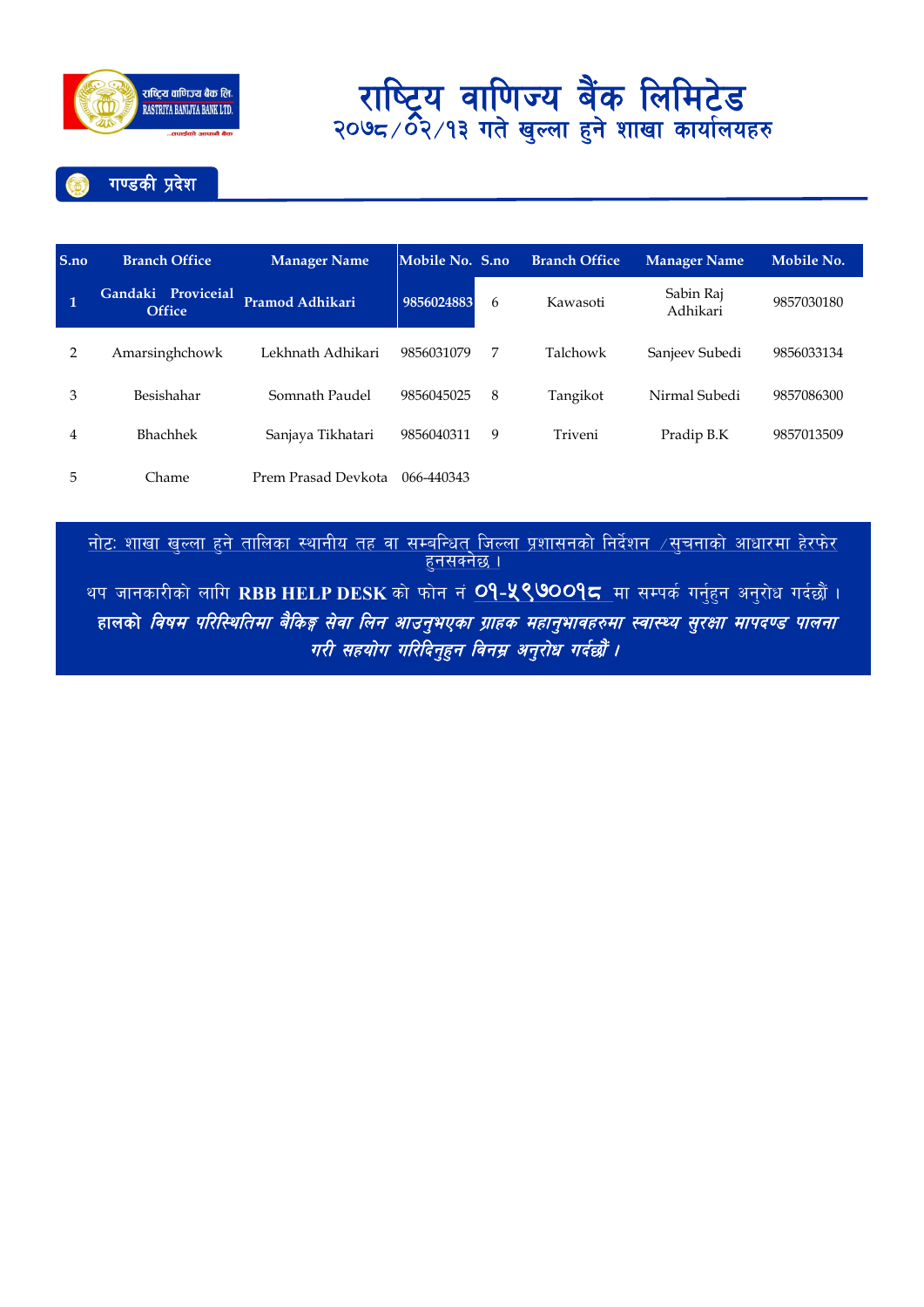

लुम्बिनी प्रदेश

| S.no         | <b>Branch Office</b>                       | <b>Manager Name</b>             | Mobile No. S.no |    | <b>Branch Office</b>           | <b>Manager Name</b>         | Mobile No. |  |
|--------------|--------------------------------------------|---------------------------------|-----------------|----|--------------------------------|-----------------------------|------------|--|
| $\mathbf{1}$ | Lumbini Provincial Ananda Subedi<br>Office |                                 | 9858020564      | 14 | Narayanpur                     | Ram Prasad Paudel           | 9857832918 |  |
| 2            | Aryabhanjyang                              | Narayan Bahadur<br>Bajracharya  | 9857060350      | 15 | Nepalgunj                      | <b>Binod Pandey</b>         | 9858020504 |  |
| 3            | Bansgadhi                                  | Dhurba Kumar Tharu              | 9858040092      | 16 | Parasi                         | Bhoj Raj Kafley             | 9857046342 |  |
| 4            | Bijuwar                                    | Hari Dhakal                     | 9857831893      | 17 | Purtighat                      | Arjun Prasad Aryal          | 9857071328 |  |
| 5            | Butwal Khasauli                            | Surendra Yadav                  | 9857030078      | 18 | Rampur                         | Santosh Gupta               | 9857062075 |  |
| 6            | Chandrauta                                 | Gopal Prasad Neupane 9857014590 |                 | 19 | Rukumkot                       | Chitra Bahadur Oli          | 9857821120 |  |
| 7            | Ghorahi                                    | Shreedhar Ghimire               | 9857864000      | 20 | Sukkhabandargaha<br>Bhairahawa | Him Lal Khanal              | 9857024349 |  |
| 8            | Gulariya                                   | Suman Bashyal                   | 9858024155      | 21 | Sunwal                         | Madhav Poudel               | 9857024341 |  |
| 9            | Gulmi                                      | Gunanidhi Bhusal                | 9857061560      | 22 | Surajpura                      | Arjun Raj Kafle             | 9857016326 |  |
| 10           | Khajura                                    | Krishna Kumar Dhital 9858040155 |                 | 23 | Thada                          | Krishna Prasad Achar-<br>ya | 9857066511 |  |
| 11           | Kohalpur                                   | Dadhi Ram Acharya               | 9858023475      | 24 | Tulsipur                       | Gopal Acharya               | 9857821332 |  |
| 12           | Kotihawa                                   | Anjali Khanal                   | 9857035339      | 25 | Rolpa                          | <b>Bishnu Gaire</b>         | 086-440308 |  |
| 13           | Lamahi                                     | Dipak Raj Acharya               | 9857831425      |    |                                |                             |            |  |

<u>नोटः शाखा खुल्ला हुने तालिका स्थानीय तह वा सम्बन्धित् जिल्ला प्रशासनको निर्देशन  $\neq$ सुचनाको आधारमा हेरफेर</u> <u>हनसक्नेछ ।</u>

थप जानकारीको लागि RBB HELP DESK को फोन नं <mark>O9-५९७009८</mark> मा सम्पर्क गर्नुहन अनुरोध गर्दछौं । हालको *विषम परिस्थितिमा बैकिङ्ग सेवा लिन आउनुभएका ग्राहक महानुभावहरुमा स्वास्थ्य सुरक्षा मापदण्ड पालना* गरी सहयोग गरिदिन्**हन विनम्र अन्**रोध गर्दछौं ।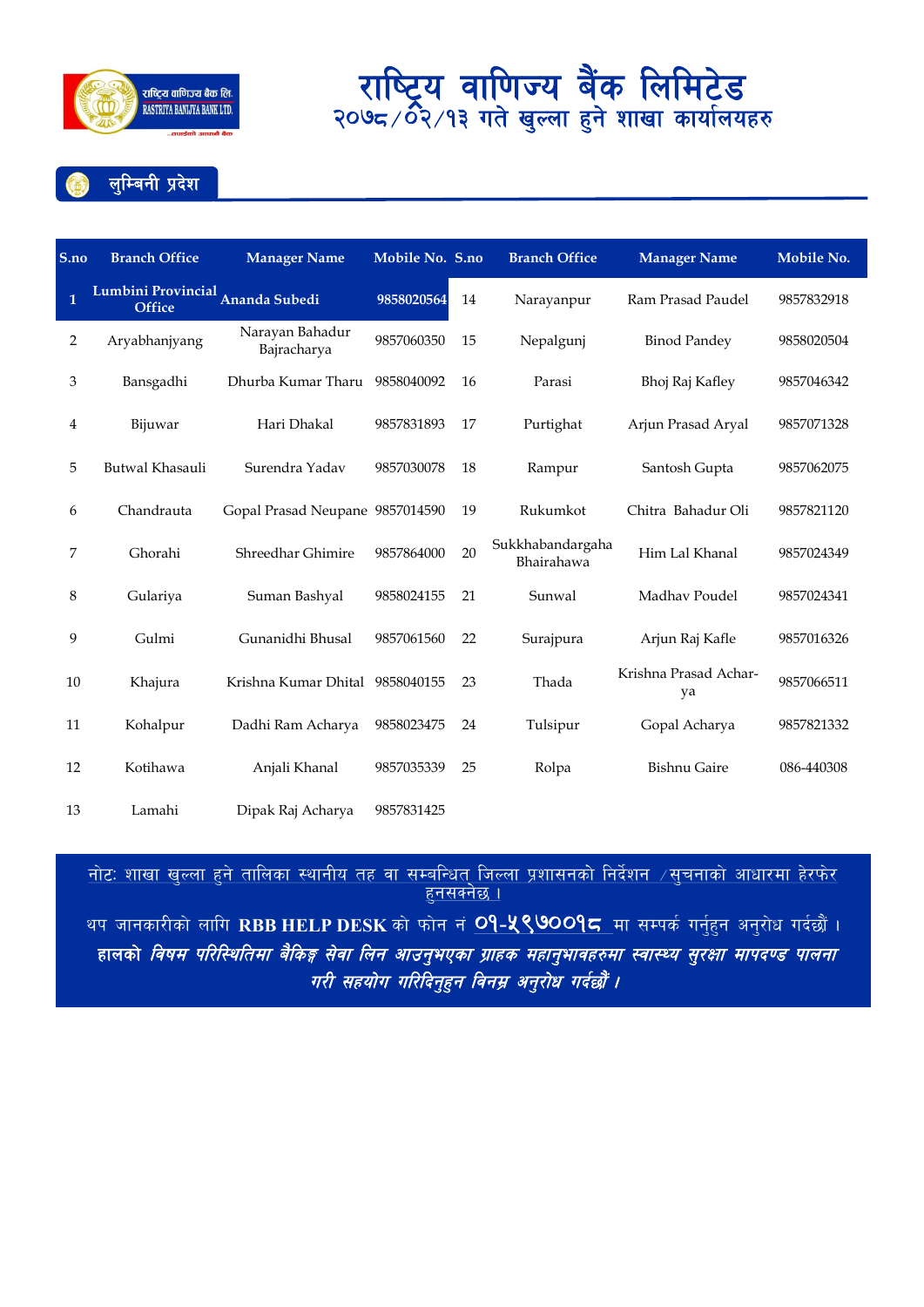

| 19S.<br>no     | <b>Branch Office</b> | <b>Manager Name</b>                 | Mobile No. S.no |    | <b>Branch Office</b> | <b>Manager Name</b> | Mobile No. |
|----------------|----------------------|-------------------------------------|-----------------|----|----------------------|---------------------|------------|
| $\overline{1}$ | office               | Karnali proviencial Ram Kumar Thapa | 9858070461      | 8  | Jumla                | Ombahadur Shahi     | 9858320518 |
| 2              | Birendranagar        | JayPrakash Baral                    | 9858046516      | 9  | Mudkechula           | Shiva Tiwari        | 9857850520 |
| 3              | Chaurjahari          | Hikmat Bahadur Karki 9858029009     |                 | 10 | Mugum<br>Karmarong   | Jangabir B.K.       | 9858390007 |
| 4              | Chharkatangsong      | Binod Sharma                        | 9858029830      | 11 | Simikot              | Sabita Shahi        | 9858322491 |
| 5              | Dailekh              | Chetan BC                           | 9858051319      | 12 | Soru                 | Jaya Bahadur Malla  | 9858390789 |
| 6              | Dullu                | Krishna Prashad<br>Upadhaya         | 9858050219      |    |                      |                     |            |
| 7              | <b>Jajarkot</b>      | Ilam bhadur Khadka                  | 9858085055      |    |                      |                     |            |

<u>नाटः शाखा खुल्ला हुन तालिका स्थानाय तह वा सम्बान्धत जिल्ला प्रशासनका निदेशन ⁄सुचनाका आधारमा हरफर </u> <u>हुनसक्नछ ।</u>

थप जानकारीको लागि RBB HELP DESK को फोन नं <mark>O9-<mark>५९७</mark>00<mark>9८</mark> मा सम्पर्क गर्नुहुन अनुरोध गर्दछौं ।</mark> हालको *विषम परिस्थितिमा बैकिङ्ग सेवा लिन आउनुभएका ग्राहक महानुभावहरुमा स्वास्थ्य सुरक्षा मापदण्ड पालना* गरी सहयोग गरिदिनुहुन विनम्र अनुरोध गर्दछौं ।